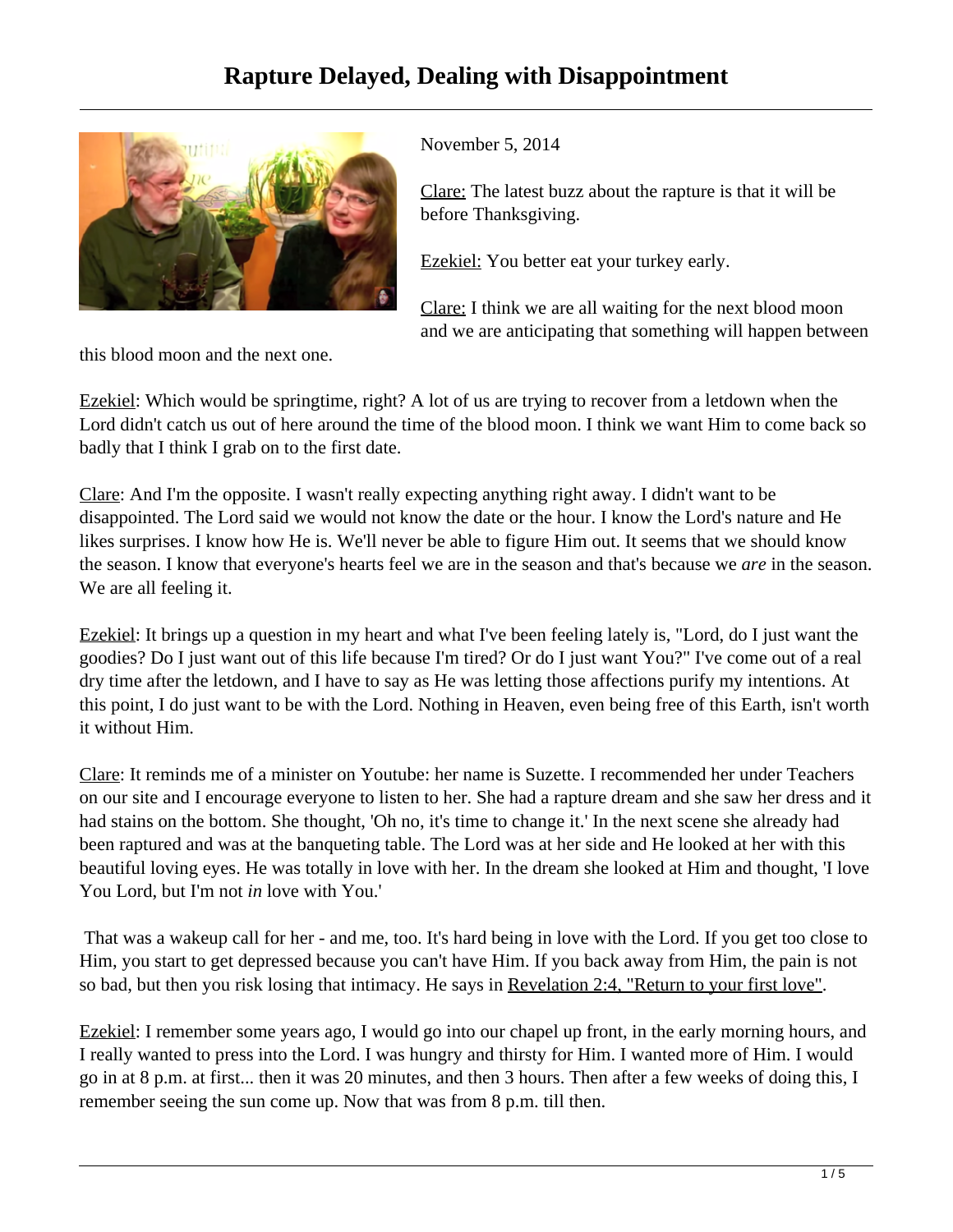During the midway point of that 3 week period I realized, 'I don't love You the way I should. I don't love You the way You deserve.' I began to beseech Him and say, '"Lord, I need that. I want that." I know that's the way it should be. I can't do it or make it happened. I don't have that. It made sense to me that He could give that to me.

From that moment on, I pressed in every night, hour after hour. I would read my Scriptures and spend time with the Lord, but the prayer in my heart was, 'Please give me a love for You the way it should be.' After that 3 week period, all of a sudden something went really deep. It was like it says in Psalm 42:7, "deep calling unto deep."

It was such a sweetness and more than a personal relationship. It became a familiar, intimate relationship. The reason I bring that up is, after a letdown like a lot of us have been through, you can go through some pretty dry times. I've just come out of some of that. I realize that the Lord is purifying my motives. It's not just the goodies, or Heaven, or "I'm tired of being here"; it's just wanting to be with Him more than anything.

Clare: With worship and thanksgiving we're just stunned by His love, that we can't do anything without Him but just be there with Him.

About three days ago we got hit with that longing for Him. I don't know if you have experienced that and we had the worst longing for the Lord, we couldn't do anything but sit and cry. I thought, 'surely the Lord is preparing us for the rapture.'

Ezekiel: I felt like I was dying. I felt grief, as if someone had died. Toward the end of it, it was me. The Lord was allowing some things to die off inside of me.

I got this neat devotional reading that talked about, "I'm allowing you to die for those things to fall away, so you can be empty completely and I can come and fill you completely with My wonderful, magnificent actions in your soul.

Clare: That was a little bit different than what I had experienced. I was praying for you, because that really was a dry time in your life. You didn't have interest in anything - music, or anything. Just empty.

Ezekiel: I felt almost a physical pain in my heart that pained me. It followed me day and night. I thought, 'Oh Lord, I don't know what's going on here.' Then "bing" it was the Lord. He was hiding himself behind a cloud so to speak; kind of like playing hard to get, but deeper than that. It's like when a child is not feeding properly, the mother will draw him away from the breast until he is really crying. Then she'll bring him back to eat properly and have a healthy intake. By the time the Lord lifted the veil, I clung on to Him with everything I had. I sucked it up and soaked it in.

Clare: I'd love to hear from our Youtube family. If any of you have been through this grace, where the Lord put you in that place where you couldn't stand being away from Him anymore, please let us know.

I thought surely we would be gone by Thanksgiving - look at the hunger He is giving us.

Ezekiel: If any of you are going through that dry place, all hope isn't lost. Don't give up. There's a way out. The enemy will come in and tempt you with everything. You might be thinking, 'Lord, just come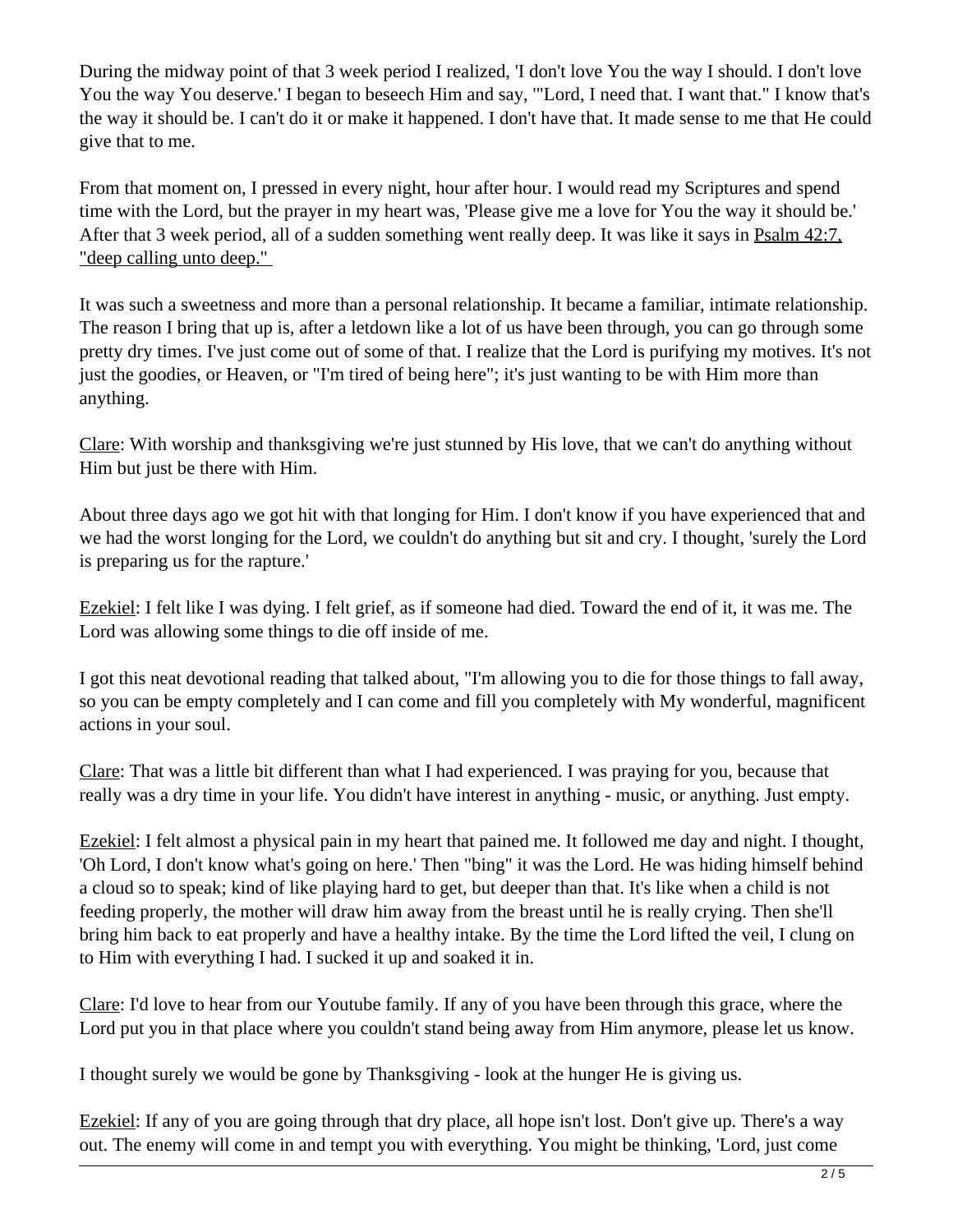take me.' I'm saying to hang on. Sunday is coming, so to speak. There is a resurrection coming.

Clare: There was something else, too, that has been coming up. As I've been preparing videos for our Youtube family, I've been finding more sins in my nature. I've been repenting everyday.

Ezekiel: It's amazing how we can be like the Teflon gospel. "It goes on thick, but doesn't stick." "We're saved by the Blood." "He bought it on the Cross and then we're just gone." I don't know that we're trying to spend that time to ask the Lord to help us to be ready and to be properly clothed for the banquet.

We need His help in making that garment be without spot or wrinkle. Again, it's not something we can do on our own. He is cleaning us up and getting us ready. It's amazing how things that you look over and not pay a lot of attention to then, but they tweak your conscious now.

Clare: I became more acutely aware of what I didn't do for someone that I should have done or someone I didn't forgive. You've actually been having dreams about old enemies and relatives haven't you?

Ezekiel: I have. I remember years ago I thought I had forgiven so and so. It was times I was hugging the horns of the altar saying, "Lord this is hard. I can't forgive this person. I can't get over it, but You can forgive them through me." Just give it to the Lord as an act of my will to forgive them.

Clare: Sometimes that's all we can do. We can pray, "Lord, I'm willing to be made willing to forgive so and so." We have an invisible enemy who is constantly trying to cause us to fall and to lose grace. He's a reminding us of things and trying to make us jealous, get angry, and to make misunderstandings.

We had a week where I would say something, and you would hear something else, and then I would hear it differently. We finally figured out that it was a demon trying to twist our words. We started binding it. The Lord told me that the demon in our communication was trying to cause division. We both slowed down to take a look at that.

Ezekiel: It's interesting that they did that back in every war that's ever been. They would have psychological warfare intentionally and would put out mis-information. They would blast it over the speakers. These poor GIs are away from home, depressed, and missing home. The enemy got to them in many areas because they would break their morale down. I know that the enemy does that.

There was a 6-year-old boy I saw in an interview. The interviewer asked if he had seen the devil and the boy said, "Yes". Then he asked, "What do demons do?" The boy answered, "They mostly sit on people's shoulders and tell them lies." These demons are professional murmurers. We don't want to be doing that ourselves. For the children of Israel, that was their biggest sin. Someone once said if the devil brings up your past, just remind him of his future.

Clare, you had mentioned earlier when we were talking something about wedding gifts.

Clare: Yes. Things get frustrating and difficult. You know accidents can happen, things that don't go well. Like tonight, it took me forever to set up. Also, taking care of people can be difficult. We have an elderly woman living with us on the property. That can be pretty trying at times. She has dogs and we have cats.

The Lord has told me early on, "*I know you're hurting, because you aren't able to be with Me yet. But*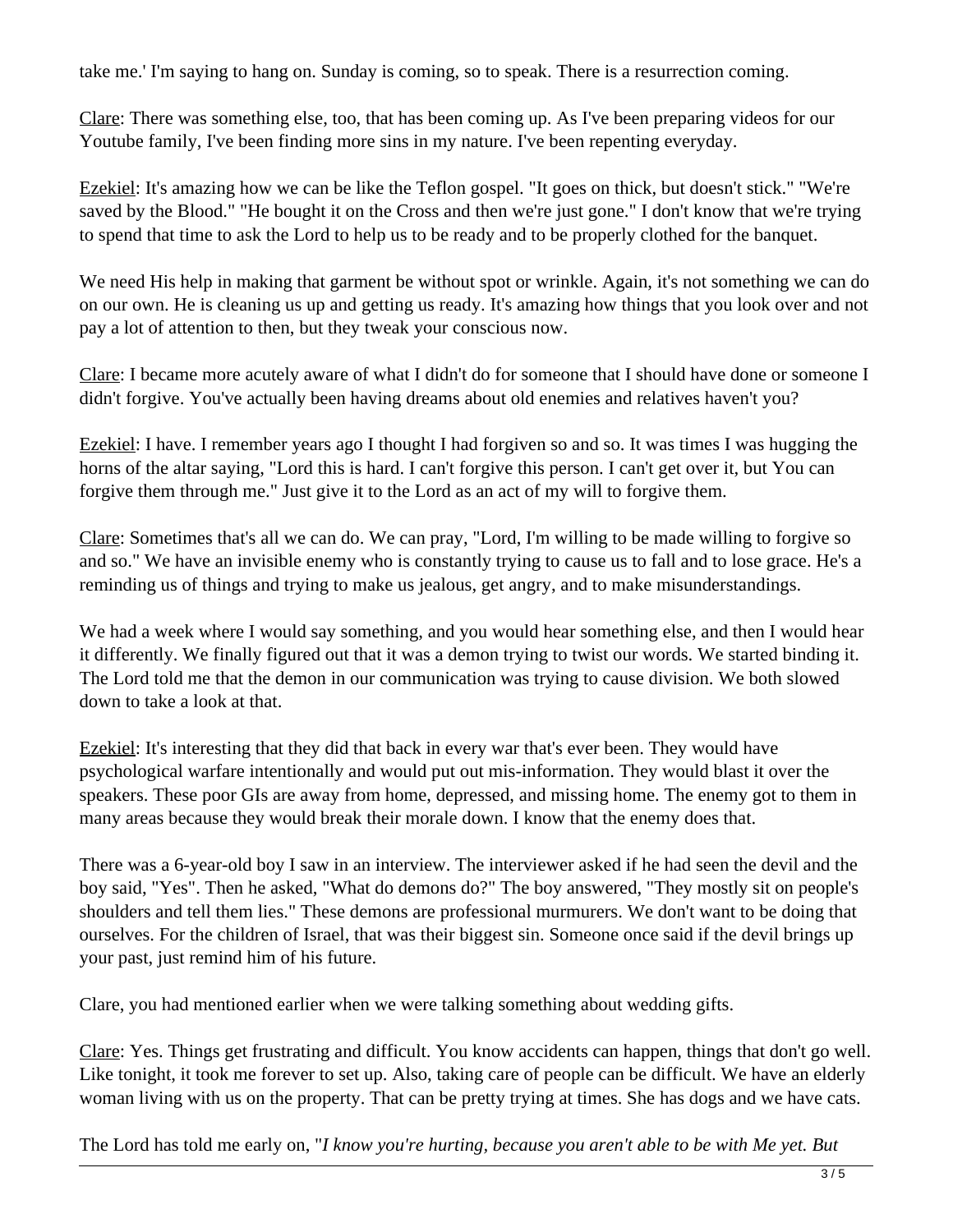*while you're waiting, give Me some wedding gifts. The things that are hurting you, the longing you have for Me - go out and do something nice for someone. Do something nice for people. It's about what you can do for them and offer those things to Me for our wedding day."*

The other aspect of that is, when you're taking care of someone, like when they're sick or at the nursing home - you're taking care of Jesus. What did He say about the goats and the sheep? When you did it to the least of these you did it unto me (Matthew 25:45)."

Ezekiel: Boy, we don't want to hear those words, do we? For a lot of us that are called into a prayer ministry, whether it's intercession and or intimacy with the Lord, by its nature it should overflow. If He pours in, it's in abundance and He gives more than we need.

Clare: It's for the body. The things He gives is not for us, it's for the body. It's to share with you. It's our whole job to share what He gives us.

Ezekiel: We receive from other teachers and brothers and sisters. We share with each other and we accompany alongside each other. I don't like this thing about, "So and so is ahead of so and so." We're all on the way.

It could be your neighbor, but while we're waiting, if we take some time out of prayer where we're not just tunnel vision, it's going to help pass that time. We're going to be busy about His business when He does come back.

Clare: The happiest people in the world are serving others.

Ezekiel: Again, if any of you have experiences, suggestions, or feedbacks - we may not be able to go through every single one, but we'd like to share those in these segments and to read a few.

Clare: We're all experiencing similar things as we are waiting upon the Lord. One of the things that I'm trying to be careful of, is not letting my guard down; not letting myself slip or slide at all but being real cautious about what I'm saying and what I'm doing. I'm really asking the Lord to help me keep that.

Ezekiel: Those little Holy Spirit nudges that says, "Mmmm, it might be better if you don't say this" or "Maybe don't go there." Here's another example, "I normally wouldn't say this but we need to pray with so and so about this situation." It's gossip - just leave it. Many things don't need to be said.

I try to offer my day to the Holy Spirit. I've had some real breakthroughs by asking the Holy Spirit, "Would you inspire me today? Would you do for me what I can't do today?" It might be cutting wood, going to the nursing home, or changing a flat tire. It sounds fundamental, but we forget to ask and turn it over. Towards the end of the day, it's nice to ask, "Well Lord, how did I do today?" It's not like I went out on my own and did this and that. The Lord takes us along with Him during the day. It's nice when He comes back and says, "Remember that lady, or such and such?" He'll encourage us. He'll even bring up things about ourselves that didn't seem like a big thing, but it really ministered to Him.

Clare: Oh yes, He is so grateful for everything; for every little thing that we do for Him. Here we are talking about Almighty God. I've had times when I've come into prayer and the Lord has just sat there with me and smiled and said, "*I'm so pleased with what you did today. I'm so grateful, Clare, that you've*